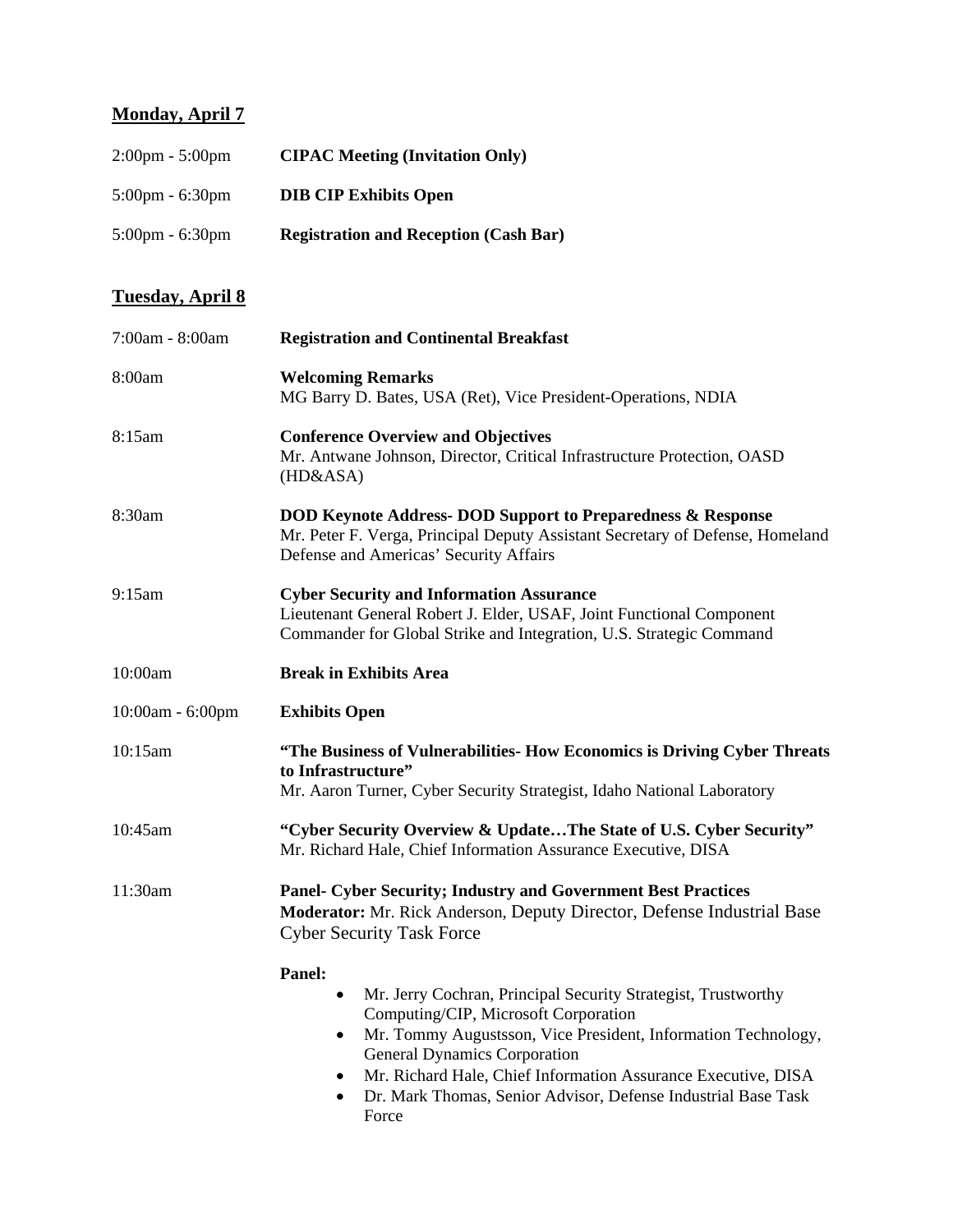| 12:30pm                           | Lunch                                                                                                                                                                                                                                                                                                                                                                                                                                                     |
|-----------------------------------|-----------------------------------------------------------------------------------------------------------------------------------------------------------------------------------------------------------------------------------------------------------------------------------------------------------------------------------------------------------------------------------------------------------------------------------------------------------|
| 2:00 <sub>pm</sub>                | <b>Supply Chain/Response Management</b><br>Mr. John Rank, Vice President, Supply Chain, General Dynamics                                                                                                                                                                                                                                                                                                                                                  |
| $2:45$ pm                         | <b>Break in Exhibits Area</b>                                                                                                                                                                                                                                                                                                                                                                                                                             |
| 3:00 <sub>pm</sub>                | Panel- Supply Chain/RM; Global Supply Chain Vulnerability and Security<br><b>Issues</b><br>Moderator: Robert Connors, CBCP, MBCI, Director, Preparedness, Raytheon<br>Company                                                                                                                                                                                                                                                                             |
|                                   | Panel:<br>Mr. William Osborne, Director, Engineering and Network Systems,<br>$\bullet$<br><b>General Dynamics Corporation</b><br>Mr. Gene Tyndall, President, Supply Chain Executive Advisors<br>٠<br>Mr. Caleb Jones, Assistant Vice president, Risk Management, Alion<br>$\bullet$<br>Science and Technology<br>Mr. Sydney Pope, Industrial Policy Advocate, Electronic Systems<br>$\bullet$<br>and Information Technologies, ODUSD (Industrial Policy) |
| 4:30 <sub>pm</sub>                | <b>Session Wrap-up and Closing Remarks</b>                                                                                                                                                                                                                                                                                                                                                                                                                |
| $4:30 \text{pm} - 6:00 \text{pm}$ | <b>Hosted Reception in the Exhibits Area</b>                                                                                                                                                                                                                                                                                                                                                                                                              |
| <b>Wednesday, April 9</b>         |                                                                                                                                                                                                                                                                                                                                                                                                                                                           |
| 7:00am - 8:00am                   | <b>Registration and Continental Breakfast</b>                                                                                                                                                                                                                                                                                                                                                                                                             |
| 8:00am                            | <b>Welcoming Remarks</b><br>MG Barry D. Bates, USA (Ret), Vice President-Operations, NDIA                                                                                                                                                                                                                                                                                                                                                                 |
| 8:15am                            | <b>Industry Keynote Address - A Corporate-Wide View to Security and</b><br><b>Business Continuity</b><br>Mr. Stephen Colo, Senior Vice President and Chief Security Officer, SAIC                                                                                                                                                                                                                                                                         |
| 9:00am                            | Intelligence & Threat Warning: Combating the Insider Threat (Physical,<br><b>Personnel, Procedural and Information Systems)</b><br>Lieutenant General Patrick Hughes, USA (Ret), Vice President Intelligence and<br>Counterintelligence, L3-Communications                                                                                                                                                                                                |
| 9:45am                            | <b>Break in Exhibits Area</b>                                                                                                                                                                                                                                                                                                                                                                                                                             |
| $9:45$ am - 2:20pm                | <b>Exhibits Open</b>                                                                                                                                                                                                                                                                                                                                                                                                                                      |
| 10:15am                           | Intelligence & Threat Warning; Opportunities For Public/Private<br><b>Partnerships</b><br>Mr. Ronald T. "Rudy" Guerin, Executive Vice President, Pamir Resources &<br>Consulting, Inc.                                                                                                                                                                                                                                                                    |
| 11:00am                           | Panel - Improving the Sharing and Reliability of Public and Private Threat<br>and Hazard Information                                                                                                                                                                                                                                                                                                                                                      |